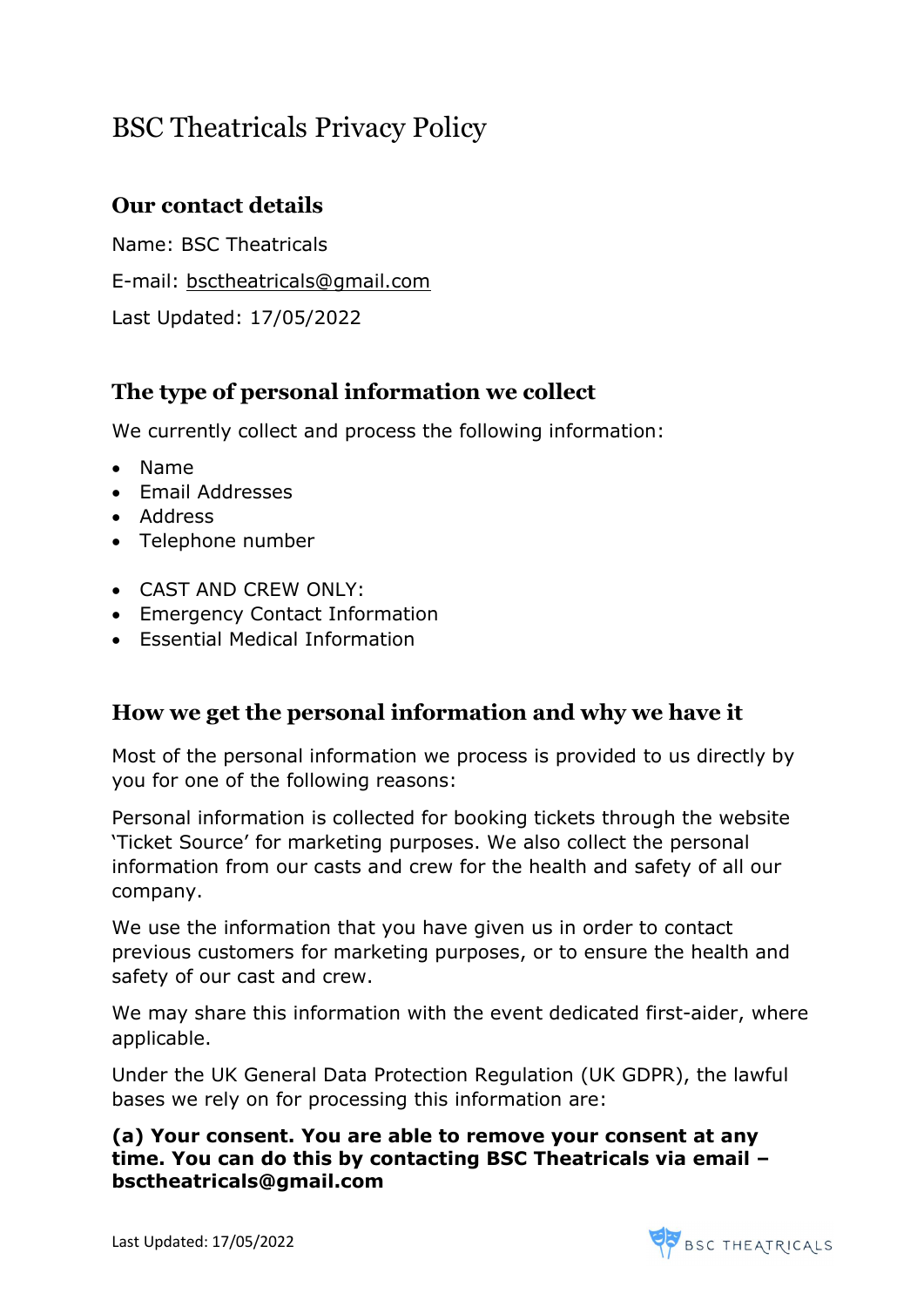### How we store your personal information

Your information is securely stored.

We keep names and email addresses for 24 months following the event We will then dispose your information by deleting their information via Ticket Source. Any physical front of house prints outs will be shredded and then cross cut, before being disposed of responsibly.

We keep cast/crew information such as important medical records, until the completion of each production. At this point, the person's contact with BSC Theatricals ends, and their information will be destroyed. Any physical copies will be shredded and then cross cut, before being disposed of responsibly.

### Your data protection rights

Under data protection law, you have rights including:

Your right of access - You have the right to ask us for copies of your personal information.

Your right to rectification - You have the right to ask us to rectify personal information you think is inaccurate. You also have the right to ask us to complete information you think is incomplete.

Your right to erasure - You have the right to ask us to erase your personal information in certain circumstances.

Your right to restriction of processing - You have the right to ask us to restrict the processing of your personal information in certain circumstances.

**Your right to object to processing** - You have the the right to object to the processing of your personal information in certain circumstances.

Your right to data portability - You have the right to ask that we transfer the personal information you gave us to another organisation, or to you, in certain circumstances.

You are not required to pay any charge for exercising your rights. If you make a request, we have one month to respond to you.

Please contact us at bsctheatricals@gmail.com if you wish to make a request.

### How to complain

If you have any concerns about our use of your personal information, you can make a complaint to us at bsctheatricals@gmail.com